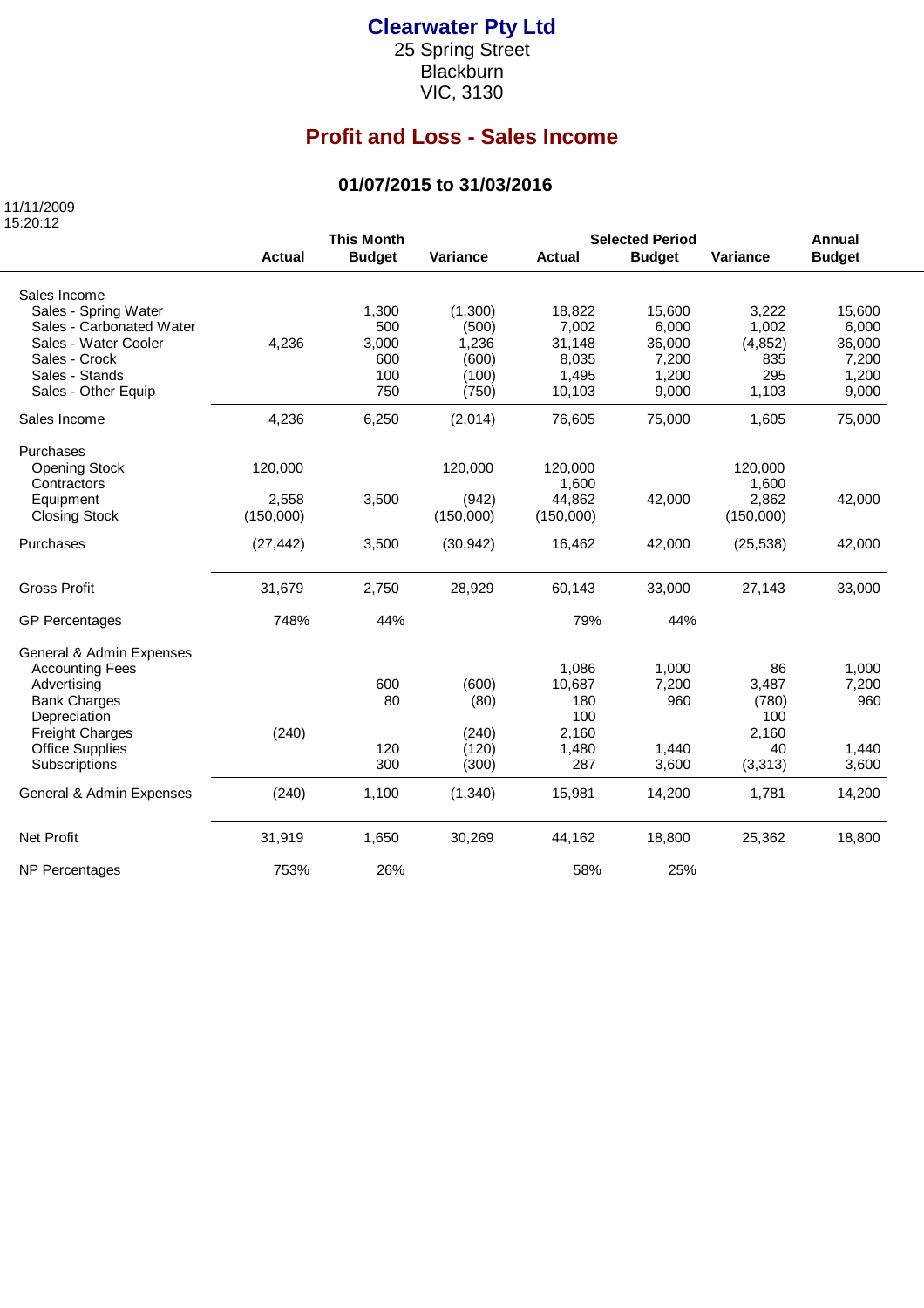#### **Clearwater Pty Ltd**

25 Spring Street **Blackburn** VIC, 3130

# **Profit and Loss - Service Income**

### **01/07/2008 to 30/06/2009**

 11/11/2009 15:20:12

|                                                          | <b>This Month</b> |               |          | <b>Selected Period</b> | Annual        |                 |               |
|----------------------------------------------------------|-------------------|---------------|----------|------------------------|---------------|-----------------|---------------|
|                                                          | <b>Actual</b>     | <b>Budget</b> | Variance | Actual                 | <b>Budget</b> | <b>Variance</b> | <b>Budget</b> |
| Service Income<br>Service - Coolers                      | 800               | 100           | 700      | 2,649                  | 1,200         | 1,449           | 1,200         |
| Service COS<br><b>Bar Contractors</b><br>Discounts Given | 2,000             |               | 2,000    | 2,000<br>27            |               | 2,000<br>27     |               |
| <b>Bar Purchases</b>                                     | 1,000             |               | 1,000    | 1,000                  |               | 1,000           |               |
| Service COS                                              | 3,000             |               | 3,000    | 3,027                  |               | 3,027           |               |
| <b>Gross Profit</b>                                      | (2,200)           | 100           | (2,300)  | (378)                  | 1,200         | (1,578)         | 1,200         |
| <b>GP Percentages</b>                                    | (275)%            | 100%          |          | (14)%                  | 100%          |                 |               |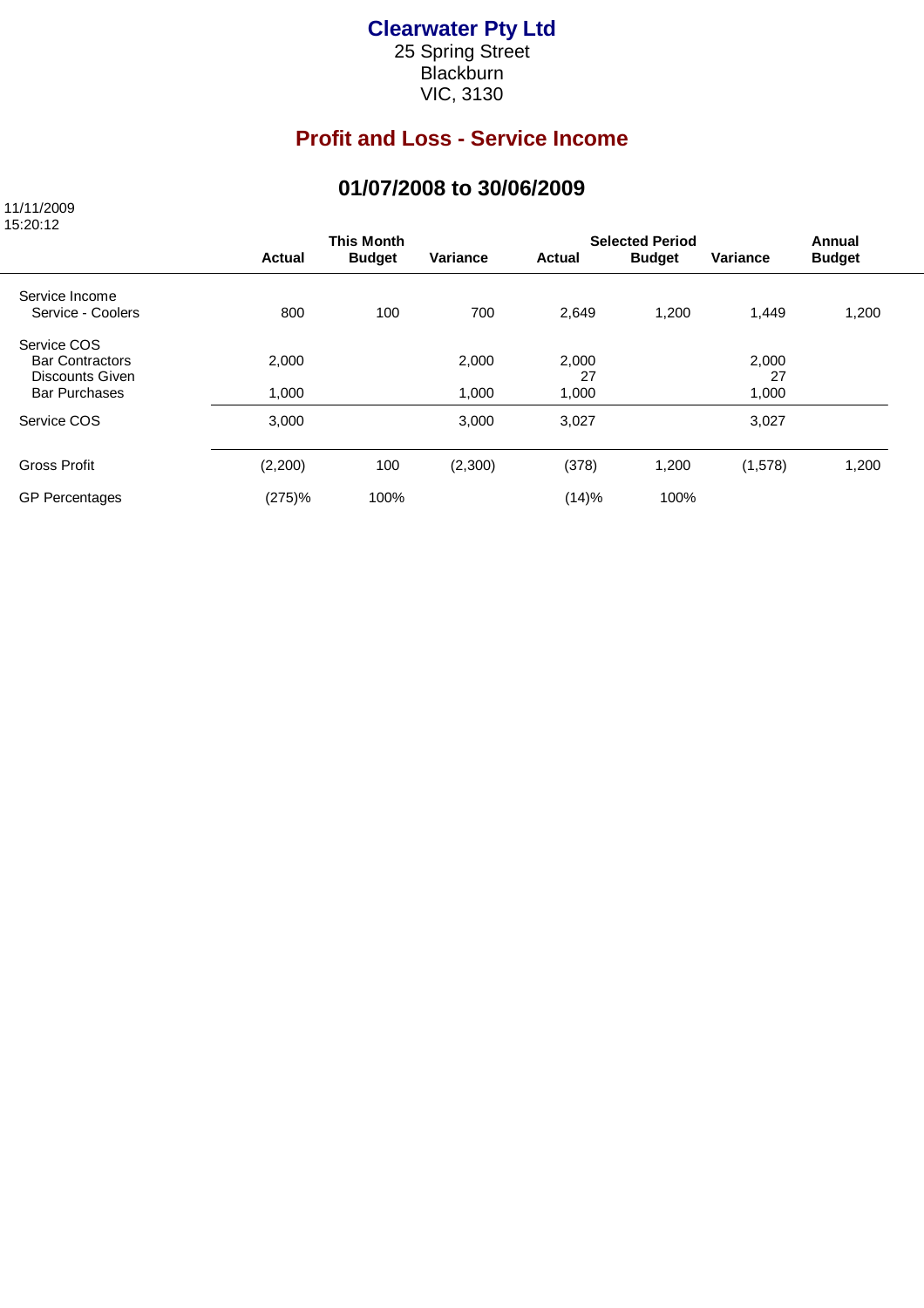#### **Clearwater Pty Ltd**

25 Spring Street Blackburn VIC, 3130

# **Profit and Loss - Summary**

### **01/07/2008 to 30/06/2009**

 11/11/2009 15:20:12

|                                         |               | <b>This Month</b> |          | <b>Selected Period</b> |               |          | Annual        |  |
|-----------------------------------------|---------------|-------------------|----------|------------------------|---------------|----------|---------------|--|
|                                         | <b>Actual</b> | <b>Budget</b>     | Variance | <b>Actual</b>          | <b>Budget</b> | Variance | <b>Budget</b> |  |
|                                         |               |                   |          |                        |               |          |               |  |
| Summary of Operating Areas:             |               |                   |          |                        |               |          |               |  |
| Sales Income                            | 31,919        | 1,650             | 30,269   | 44,162                 | 18,800        | 25,362   | 18,800        |  |
| Service Income                          | (2,200)       | 100               | (2,300)  | (378)                  | 1,200         | (1, 578) | 1,200         |  |
| <b>Operating Areas</b>                  | 29,719        | 1,750             | 27,969   | 43,784                 | 20,000        | 23,784   | 20,000        |  |
| Revenue                                 |               |                   |          |                        |               |          |               |  |
| Service Income                          |               |                   |          |                        |               |          |               |  |
| Service - Other Income                  | 2,400         | 200               | 2,200    | 4,590                  | 2,400         | 2,190    | 2,400         |  |
|                                         |               |                   |          |                        |               |          |               |  |
| Time Billing Income                     |               |                   |          |                        |               |          |               |  |
| <b>Travelling Time</b>                  |               |                   |          | 373                    |               | 373      |               |  |
|                                         |               |                   |          |                        |               |          |               |  |
| <b>Syndicate Accounts</b>               |               |                   |          |                        |               |          |               |  |
| Racing Income                           |               |                   |          |                        |               |          |               |  |
| Race Winnings                           | 21,500        |                   | 21,500   | 43,500                 |               | 43,500   |               |  |
| Race Bonuses                            |               |                   |          | 2,500                  |               | 2,500    |               |  |
| Racing Income<br>Other Syndicate Income |               |                   |          |                        |               |          |               |  |
| Syndicate - Interest Recieved           |               |                   |          |                        |               |          |               |  |
|                                         | 600           |                   | 600      | 600                    |               | 600      |               |  |
|                                         |               |                   |          |                        |               |          |               |  |
|                                         |               |                   |          |                        |               |          |               |  |
| <b>Syndicate Accounts</b>               | 22,100        |                   | 22,100   | 46,600                 |               | 46,600   |               |  |
| Other Income                            |               |                   |          |                        |               |          |               |  |
| <b>Interest Received</b>                |               |                   |          | 2,500                  |               | 2,500    |               |  |
|                                         |               |                   |          |                        |               |          |               |  |
| Revenue                                 | 54,219        | 1,950             | 52,269   | 97,847                 | 22,400        | 75,447   | 22,400        |  |
|                                         |               |                   |          |                        |               |          |               |  |
| <b>Direct Costs</b>                     |               |                   |          |                        |               |          |               |  |
| Syndicate COS                           |               |                   |          |                        |               |          |               |  |
| Feed                                    | 1,000         |                   | 1,000    | 2,300                  |               | 2,300    |               |  |
| Shoes & Gear                            | 240           |                   | 240      | 740                    |               | 740      |               |  |
| Stabling                                | 800           |                   | 800      | 1,900                  |               | 1,900    |               |  |
| <b>Track Fees</b>                       | 1,400         |                   | 1,400    | 3,100                  |               | 3,100    |               |  |
| <b>Training Fees</b>                    | 500           |                   | 500      | 1,250                  |               | 1,250    |               |  |
| Transport                               | 1,600         |                   | 1,600    | 2,700                  |               | 2,700    |               |  |
| Vet Fees                                | 600           |                   | 600      | 1,800                  |               | 1,800    |               |  |
| Syndicate COS                           | 6,140         |                   | 6,140    | 13,790                 |               | 13,790   |               |  |
|                                         |               |                   |          |                        |               |          |               |  |
| <b>Direct Costs</b>                     | 6,140         |                   | 6,140    | 13,790                 |               | 13,790   |               |  |
|                                         |               |                   |          |                        |               |          |               |  |
| <b>Gross Profit</b>                     | 48,079        | 1,950             | 46,129   | 84,057                 | 22,400        | 61,657   | 22,400        |  |
| Overhead Expenses                       |               |                   |          |                        |               |          |               |  |
| <b>Operating Expenses</b>               |               |                   |          |                        |               |          |               |  |
| Car Expenses                            |               | 200               | (200)    | 2,938                  | 2,400         | 538      | 2,400         |  |
| Cleaning                                |               | 160               | (160)    | 195                    | 1,920         | (1, 725) | 1,920         |  |
| Electricity                             |               | 150               | (150)    | 2,102                  | 1,800         | 302      | 1,800         |  |
| Import Broker Fees                      | (120)         |                   | (120)    | 1,080                  |               | 1,080    |               |  |
| Insurance                               | (100)         |                   | (100)    | 1,716                  | 900           | 816      | 900           |  |
| <b>Office Rental</b>                    |               | 750               | (750)    | 8,032                  | 9,000         | (968)    | 9,000         |  |
| <b>Other Operating Expenses</b>         |               | 50                | (50)     | 100                    | 600           | (500)    | 600           |  |
| Photocopy                               |               | 80                | (80)     | 260                    | 960           | (700)    | 960           |  |
| Postage                                 |               | 50                | (50)     | 58                     | 600           | (543)    | 600           |  |
| Printing                                |               |                   |          | 963                    | 50            | 913      | 50            |  |
| Telephone                               |               | 120               | (120)    | 1,784                  | 1,440         | 344      | 1,440         |  |